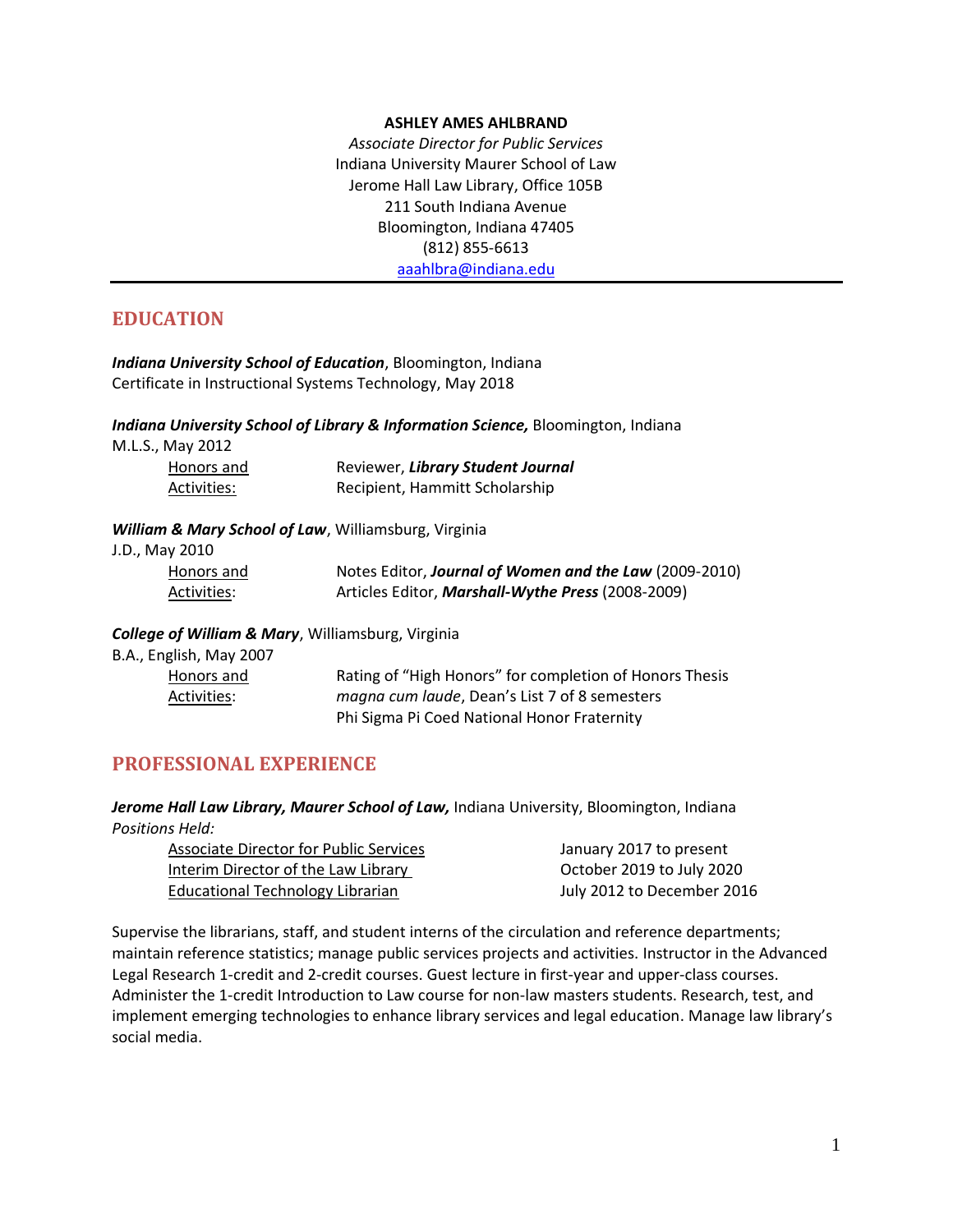## **TEACHING EXPERIENCE**

- **Instructor**, Advanced Legal Research, B639, Maurer School of Law, Spring 2015-present Evolved from a 3-credit to a 2-credit survey course; I also developed the first online version of the course, which I continue to offer every summer.
- **Instructor**, ALR: Tax Research, B639, Maurer School of Law, Spring 2022 In this 1-credit, asynchronous online course I developed for Maurer's tax law program, students spend six weeks tackling the intricacies of tax law research, and learning how to navigate a variety of tax-specific research platforms, including Checkpoint Edge, VitalLaw, Lexis Tax, Bloomberg Tax, and Tax Notes.
- **Instructor**, ALR: Research in Action, B639, Maurer School of Law, January 2021 In this 1-credit, asynchronous online course I developed, students focused on critical legal research theory and the use of non-law sources, including data and statistics, news, policy research, and non-law scholarship, to bolster their legal arguments.
- **Co-Instructor and Administrator**, Introduction to Law, B504, Maurer School of Law This online course was created by another law professor and me for use with his Masters in Cybersecurity Law program, which features students who lack a legal background. The course is divided into three segments, Foundational Concepts in American Law, Introduction to Legal Reasoning, and Overview of Core Legal Subjects. I created the content for part one, he created the content for part two, and part three consisted of presentations by 1L faculty members. In addition to creating my unit, I assembled the final product in Canvas and have served as the course administrator every Fall, Spring, and Summer, since Fall 2019.
- **Instructor**, Indiana Conference for Legal Education Opportunity (ICLEO), Maurer School of Law This summer institute rotates between the three Indiana law schools each summer. Maurer hosted in 2019, and I taught the legal research component of the program.
- **Guest Lecturer**, Legal Research & Writing (1L), B542, B543, Maurer School of Law, 2012-present Subjects: cases, statutes, and secondary sources
- **Guest Lecturer**, International Law in a Changing World, Hon-H237, Wells Honors, Spring 2018 Subject: secondary sources and databases for researching seminar papers
- **Guest Lecturer**, Seminar in Constitutional Law: First Amendment, L799. Spring 2017 Subject: secondary sources for researching topics on the First Amendment

**Guest Lecturer**, Introduction to Income Tax, B650, Maurer School of Law Fall 2014, Legal Research – *Tax Notes* on Lexis Advance Fall 2016, Legal Research – CCH and BNA reporters in print and online Fall 2017, Legal Research – CCH, BNA, and *Tax Notes* Fall 2019, Legal Research – CCH/Cheetah, Checkpoint, Lexis Advance Tax, *Tax Notes* Spring 2020, Legal Research – CCH/Cheetah, Checkpoint, Lexis Advance Tax, *Tax Notes* Fall 2020 & Fall 2021, Legal Research – Cheetah, Checkpoint, Lexis Tax, Westlaw Tax Practice Area, *Tax Notes*; offered synchronously over Zoom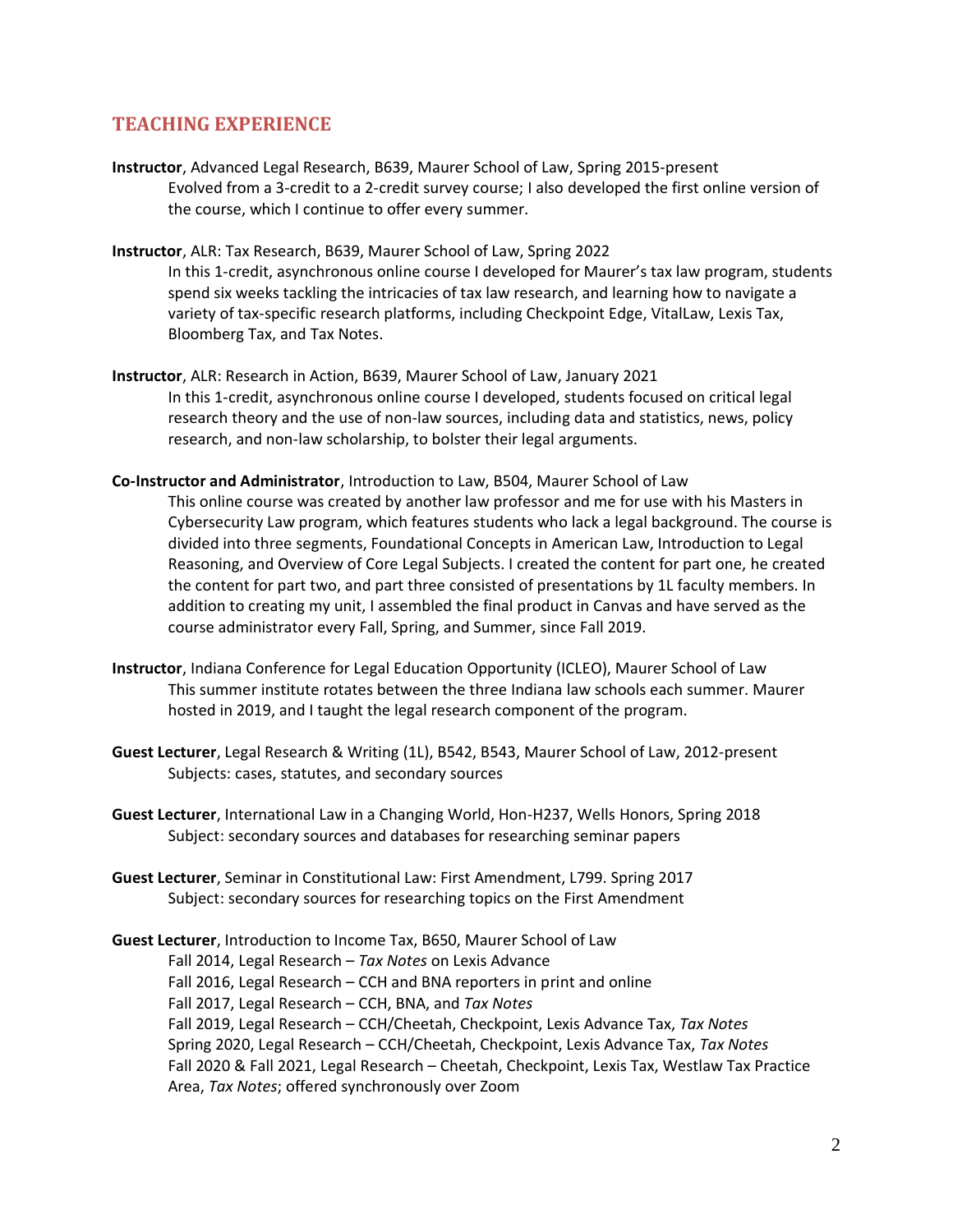- **Guest Lecturer**, Legal Discourse & Writing for LLM & MCL Students, B530, Maurer School of Law Fall 2016, 3 lectures: Secondary Sources, Cases, and Digests Fall 2019, 5 lectures: Secondary Sources, Cases, Statutes, and a 2-day in-class research exercise Fall 2020 & 2021, expanded again to 7 lectures: Intro to Lexis, Intro to Westlaw, Secondary Sources, Cases, Statutes, and a 2-day in-class research exercise
- **Guest Lecturer**, Seminar in Law & Reconstruction, L702, Maurer School of Law, Fall 2014 Subject: secondary sources and research techniques for seminar papers
- **Guest Lecturer**, Advanced Legal Research, B639, Maurer School of Law Fall 2013, Free & Low Cost Legal Research, Apps for the Legal Profession Spring 2014, Apps for the Legal Profession Fall 2014, Free & Low Cost Legal Research, Apps for the Legal Profession

# **HONORS & AWARDS**

AALL Emerging Leader Award July 2021 AALL Leadership Academy April 2016

## **PUBLICATIONS**

## **Books**

INDIANA LEGAL RESEARCH*,* Carolina Academic Press [forthcoming Fall 2022]

## **Book Chapters**

*[Services for Non-Law School Patrons](https://lawlibrarianship.pressbooks.com/chapter/working-with-non-law-school-patrons/)*, in INTRODUCTION TO LAW LIBRARIANSHIP (2021)

#### **Articles**

*Beyond the Citation Count: Alternative Methods for Measuring Scholarly Impact*, for "The Role of Citation in the Law: A Symposium at the Yale Law Library" [forthcoming 2022]

*On the Ground: Real World Solutions: From Start to Finish: Tips from an Imperfect but Aspiring Writer*, 26 AALL S[PECTRUM](https://aallspectrum.aallnet.org/html5/reader/production/default.aspx?pubname=&edid=3b8ae942-7b17-4a40-a01a-e204f4dd254b) 36-38 (Sept./Oct. 2021).

## Co-Editor, *The CRIV Sheet*, 2019-2021

*Understanding & Tracking Presidential Transitions* (43(2) *[The CRIV Sheet](https://www.aallnet.org/wp-content/uploads/2021/02/The-CRIV-Sheet_Vol.-43-No.-2-FINAL.pdf)* 10-12 (Feb. 2021)) *CRIV Sheet Summaries: A Review of AALL Annual Meeting Education Programs – Legal Ethics in the Use of Artificial Intelligence* (43(1) *[The CRIV Sheet](https://www.aallnet.org/wp-content/uploads/2020/10/The-CRIV-Sheet_Vol.-43-No.-1-FINAL.pdf)* 12-13 (Nov. 2020)) *CRIV Sheet Summaries: A Review of AALS Programming* (42(2) *[The CRIV Sheet](https://www.aallnet.org/wp-content/uploads/2020/01/The-CRIV-Sheet_Vol.-42-No.-2-V3-12320-FINAL-WEB.pdf)* 6-7 (Feb. 2020)) *Analyzing Analytics: Litigation Analytics in Bloomberg Law, Westlaw Edge, and Lexis Advance* (42(2) *[The CRIV Sheet](https://www.aallnet.org/wp-content/uploads/2020/01/The-CRIV-Sheet_Vol.-42-No.-2-V3-12320-FINAL-WEB.pdf)* 9-11 (Feb. 2020))

*Memorializing the Right to Free Speech:* Hess v. Indiana *and the IU Bicentennial*[, 32 InULA Notes 22-24](https://scholarworks.iu.edu/journals/index.php/inula/article/view/28701) (December 2019).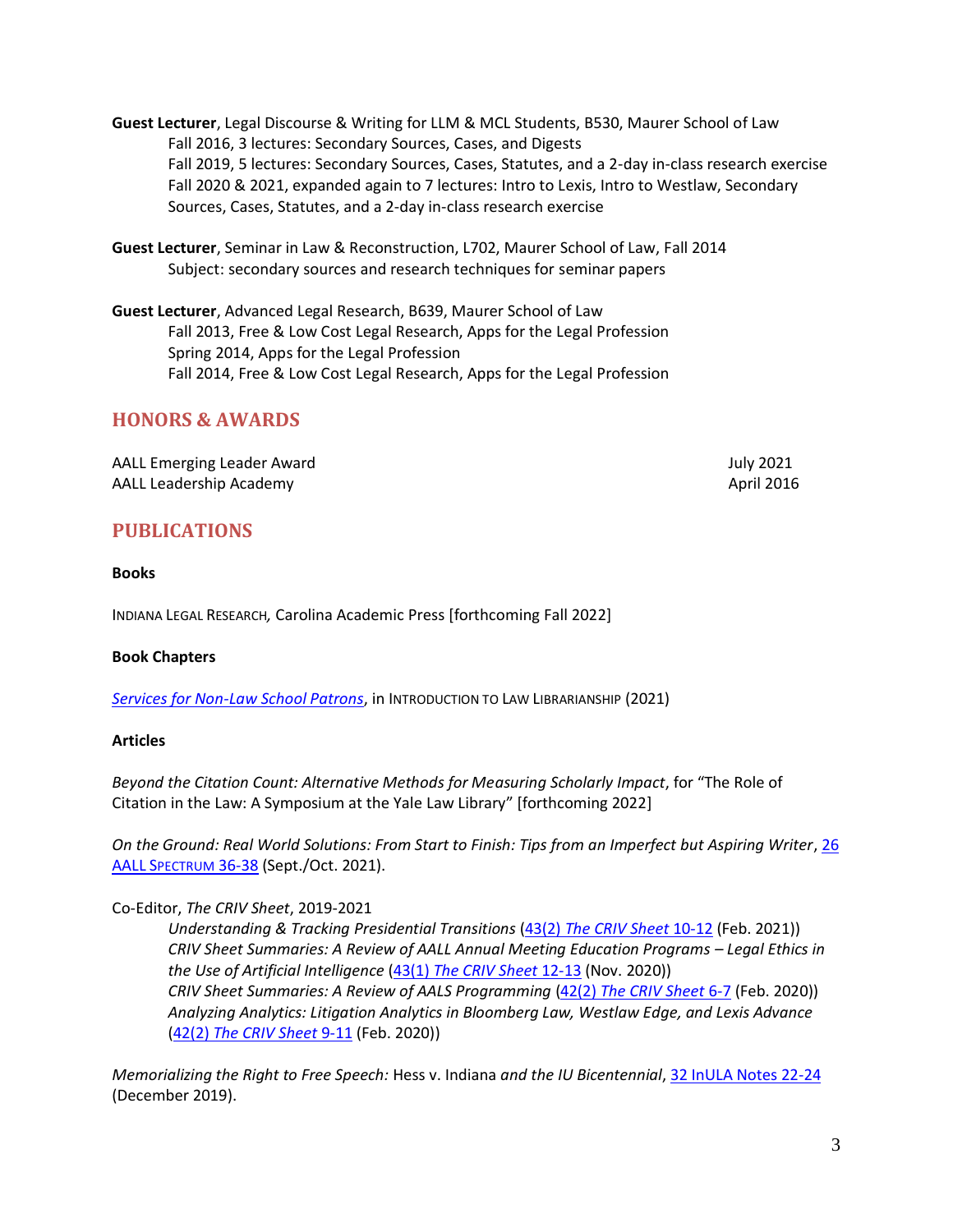*Thinking on Your Feet: Reflections of a First-Time Online Instructor*, 25 P[ERSPECTIVES](http://static.legalsolutions.thomsonreuters.com/static/pdf/perspectives/2017-spring/Perspectives_S17_Vol2.pdf): TEACHING LEGAL RES. & WRITING [114-24](http://static.legalsolutions.thomsonreuters.com/static/pdf/perspectives/2017-spring/Perspectives_S17_Vol2.pdf) (Spring 2017).

*Commonality Through Diversity: Reflections on the 2015 Annual Meeting of the Ohio Regional Association of Law Libraries*[, 27 I](https://scholarworks.iu.edu/journals/index.php/inula/article/view/20668/26730)NULA NOTES 2-3 (December 2015).

*A Conversation with John Bean*[, 26 I](https://scholarworks.iu.edu/journals/index.php/inula/article/view/12782/19140)NULA NOTES 6-8 (Spring 2014).

*Tweeted Out: Management Tools to Prevent Social Media from Monopolizing Your Time*, [18 AALL](http://www.aallnet.org/main-menu/Publications/spectrum/Archives/Vol-18/No-5/management-tools.pdf)  S[PECTRUM](http://www.aallnet.org/main-menu/Publications/spectrum/Archives/Vol-18/No-5/management-tools.pdf) 14-16 (March 2014).

*The "Social" Side of Law Libraries: How are Libraries Using and Managing Social Media?*, [17 AALL](http://www.repository.law.indiana.edu/facpub/804/) **SPECTRUM [12-13, 20](http://www.repository.law.indiana.edu/facpub/804/) (March 2013).** 

*Degree Pedigree: Assessing the Effect of Degree-Granting Institutions' Ranks on Prospective Employment at Academic Law Libraries*, 104 LAW LIBR. J. [553-68](http://www.repository.law.indiana.edu/facpub/771/) (Winter 2012) (co-authored with Michael Johnson).

*"Free" Access to Government Information: How the Current Budget Crisis May Affect Government Publishing and Access to Government Information*, 39 D[OCUMENTS TO THE](http://www.repository.law.indiana.edu/facpub/761/) PEOPLE 26-32 (Winter 2011).

#### **Book Reviews**

Review of *Modular Online Learning Design: A Flexible Approach for Diverse Learning Needs*[, RIPS-SIS](https://www.aallnet.org/ripssis/wp-content/uploads/sites/15/2021/07/ModularOnlineLearningDesign-2021.pdf)  [Legal Research Text Reviews](https://www.aallnet.org/ripssis/wp-content/uploads/sites/15/2021/07/ModularOnlineLearningDesign-2021.pdf) (2021).

Review of *Rethinking the Law School: Education, Outreach and Governance*, 108 LAW LIBR. J. [307-08](https://www.aallnet.org/mm/Publications/llj/LLJ-Archives/vol-108/no-2/2016-13.pdf) (2016).

Review of *The Behavior of Federal Judges: A Theoretical & Empirical Study of Rational Choice*, [105 L](http://www.aallnet.org/main-menu/Publications/llj/LLJ-Archives/Vol-105/no-3/2013-18.pdf)AW LIBR. [J. 370-73](http://www.aallnet.org/main-menu/Publications/llj/LLJ-Archives/Vol-105/no-3/2013-18.pdf) (2013).

Review of *International and Foreign Legal Research: A Coursebook* (2d ed.), Research, Instruction, and Patron Services Special Interest Section, AALL [\(website\)](http://www.aallnet.org/sections/rips/research/Legal-Research-Text-Annotated-Bibliography/Hoffman-Rumsey.pdf), 2013.

## **Academic Blogging**

Contributing Blogger, *RIPS Law Librarian Blog*, 2014-2017, [http://www.ripslawlibrarian.wordpress.com](http://www.ripslawlibrarian.wordpress.com/) [\(my posts\)](http://ripslawlibrarian.wordpress.com/author/ashleyahlbrand/).

Contributing Blogger, *Ms. JD*, 2014 Writer in Residence, January-December 2014, [http://ms-jd.org](http://ms-jd.org/) [\(my](http://ms-jd.org/profile/Ashley%20Ahlbrand)  [posts\)](http://ms-jd.org/profile/Ashley%20Ahlbrand).

Invited Guest Blogger, *Hiring Librarians*, ["Researcher's Corner: Does Choice of School Matter? Becoming](http://hiringlibrarians.com/2013/01/16/researchers-corner-does-choice-of-school-matter-becoming-an-academic-law-librarian/)  [an Academic Law Librarian,"](http://hiringlibrarians.com/2013/01/16/researchers-corner-does-choice-of-school-matter-becoming-an-academic-law-librarian/) January 16, 2013, [http://hiringlibrarians.com.](http://hiringlibrarians.com/)

Contributor and Blog Administrator, Indiana University Maurer School of Law Library's *Blawg in Bloom*, July 2012-January 2016 [blog discontinued in 2016].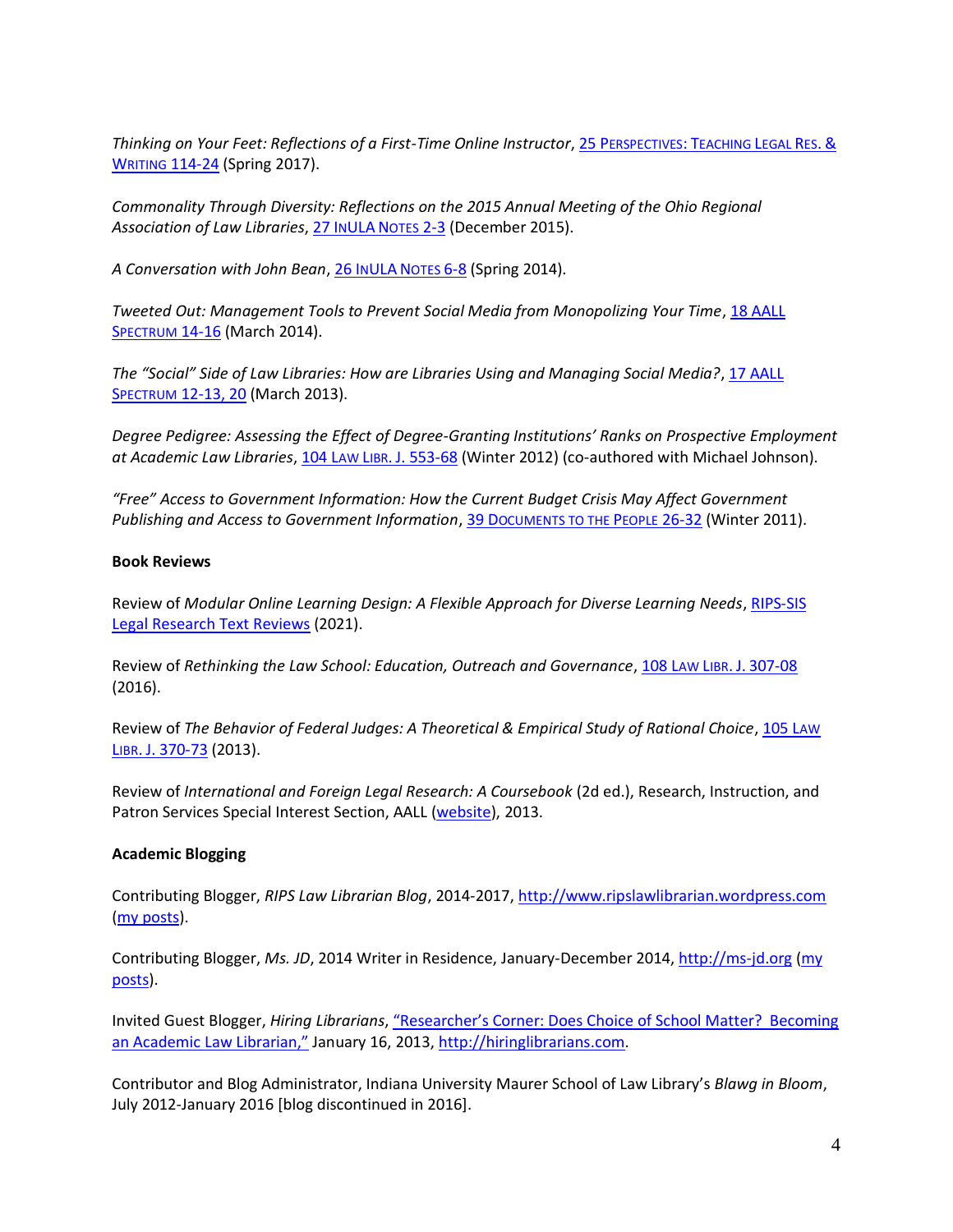## **PRESENTATIONS**

## *National*

Panelist, "Capturing Impact: Telling the Story of Your Scholarship Beyond the Citation Count," Yale Law Library's Virtual Symposium on Citation and the Law, April 22, 2021.

Presenter, "Every Handout Counts: Understanding the Wide Variety of Approaches to Presenting Information In and Out of the Classroom, and the Pros and Cons of Each," Teaching the Teachers Conference, Atlanta, Georgia, May 31, 2019.

Presenter, "Making the Lecture Cool Again," Teaching the Teachers Conference, Atlanta, Georgia, May 30, 2019.

Presenter, "Numbers as Narrative: How to Create Captivating Infographics for Any Audience," Annual Meeting of the American Association of Law Libraries, held in Chicago, Illinois, July 19, 2016.

Co-Presenter, "Taming the Chaos: Productivity and Time Management for Law Librarians," Annual Meeting of the American Association of Law Libraries, held in Philadelphia, Pennsylvania, July 21, 2015.

Moderator, "Making the Case for Your Career: Creating Killer Cover Letters, Resumes, and LinkedIn Profiles," Annual Meeting of the American Association of Law Libraries, held in Philadelphia, Pennsylvania, July 19, 2015.

Co-Presenter, "Legal Information Made Beautiful: Making and Using Law-Related Infographics," Annual Meeting of the American Association of Law Libraries, held in Philadelphia, Pennsylvania, July 19, 2015.

Accepted Poster Session, "Communication Wheelhouse," Annual Meeting of the American Association of Law Libraries, held in San Antonio, Texas, July 15, 2014.

Presenter, "Cool Tools Café: Demonstration of Legal Research Apps," Annual Meeting of the American Association of Law Libraries, held in San Antonio, Texas, July 14, 2014.

Presenter, "Smooth Sailing: An Exploration of Different Methods for Helping Students Visualize Difficult Legal Concepts," CALI Conference for Law School Computing, held at Harvard Law School, Cambridge, Massachusetts, June 21, 2014.

Co-Presenter, "State Constitutions: Current, Historical, and How They Change," Annual Meeting of the American Association of Law Libraries (AALL), held in Seattle, Washington, July 14, 2013.

## *Regional*

Presenter, "Looking Back to Look Forward: Reflective Practices for the Law Librarian," Annual Meeting of the Mid-America Association of Law Libraries, held virtually, November 5, 2021.

Presenter, "Looking Back to Look Forward: Reflective Practices for the Law Librarian," Annual Meeting of the Ohio Regional Association of Law Libraries, held virtually, October 21, 2021.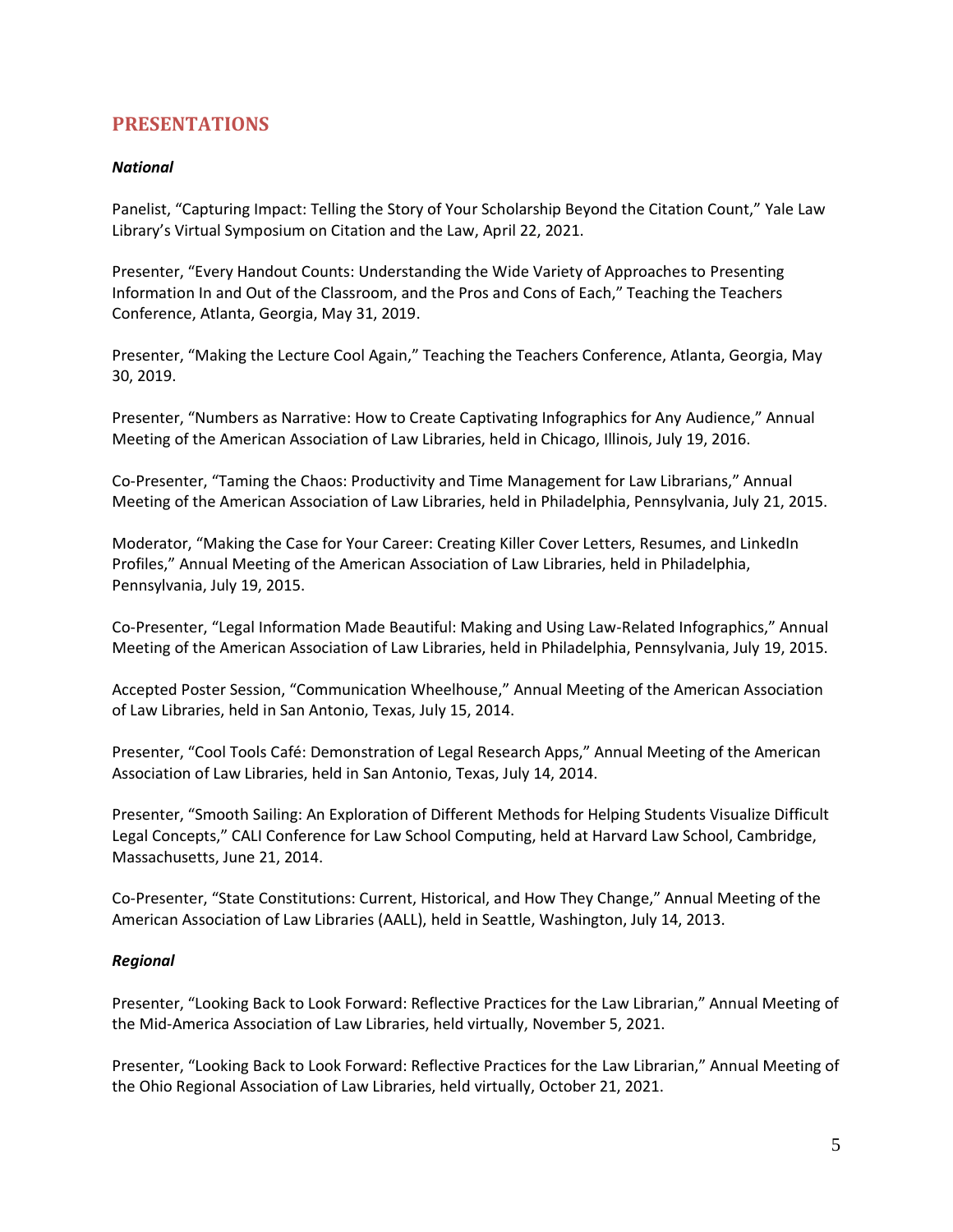Presenter, "CRIV: Who/What/How," for Columbus Bar Association, Legal Research & Information Resources Committee, talk given virtually on February 11, 2020 [invited].

Co-Presenter, "Comparing Voting Laws in ORALL States," Annual Meeting of the Ohio Regional Association of Law Libraries, held in Sandusky, Ohio, October 24, 2019.

Co-Presenter, "Municipal Code Research: Tips for Research Municipal Codes in Kentucky, Ohio, and Indiana," Annual Meeting of the Ohio Regional Association of Law Libraries, held in Cincinnati, Ohio, October 18, 2018.

Co-Presenter, "Researching ORALL States: Indiana, Ohio, and Kentucky [Revisited]," Annual Meeting of the Ohio Regional Association of Law Libraries, held in Cleveland, Ohio, October 19, 2017.

Co-Presenter, "Researching ORALL States: Building on the Basics," Annual Meeting of the Ohio Regional Association of Law Libraries, held in Dayton, Ohio, October 20, 2016.

Co-Presenter, "The Rotten Side of Research: Battling Link Rot and Citation Translation in Law Libraries," Annual Meeting of the Ohio Regional Association of Law Libraries, held in Fort Wayne, Indiana, October 22, 2015.

Presenter, "Cool Tools Café: Demonstration of LibGuides2," Annual Meeting of the Ohio Regional Association of Law Libraries, held at the Ohio Supreme Court, Columbus, Ohio, October 16, 2014.

#### *State*

Presenter, "Free & Low-Cost Legal Research Options," Indiana State Bar Association Paralegal Symposium (virtual), April 29, 2021.

Presenter, "Free & Low-Cost Legal Research Options," Indiana State Bar Association (CLE), April 12, 2019.

Panelist, "Copyright Q&A," Academic Libraries of Indiana Scholarly Communication Conference, held in Indianapolis, Indiana, October 27, 2017 [Invited].

Co-Presenter, "Common Legal Issues in Libraries and Free Online Legal Research Tools," 2015 Joint Conference of the Indiana Library Federation, Reference Division and the Indiana Academic Libraries Association, held in Indianapolis, Indiana, August 14, 2015 [Invited].

Moderator, "Free and Low-Cost Resources for Legal Research," Indiana State Bar Association Technology Symposium, Indianapolis, Indiana, November 13, 2014.

Presenter, "Outreach, Education, and Engagement with LibGuides," Spring meeting of the Indiana Online Users Group (IOLUG), at Indiana Wesleyan University, Indianapolis, Indiana, May 3, 2013.

Accepted Poster Session, "Discover Government Apps," Government Information Day, hosted by INDIGO, at the Indiana State Library, Indianapolis, Indiana, April 9, 2013.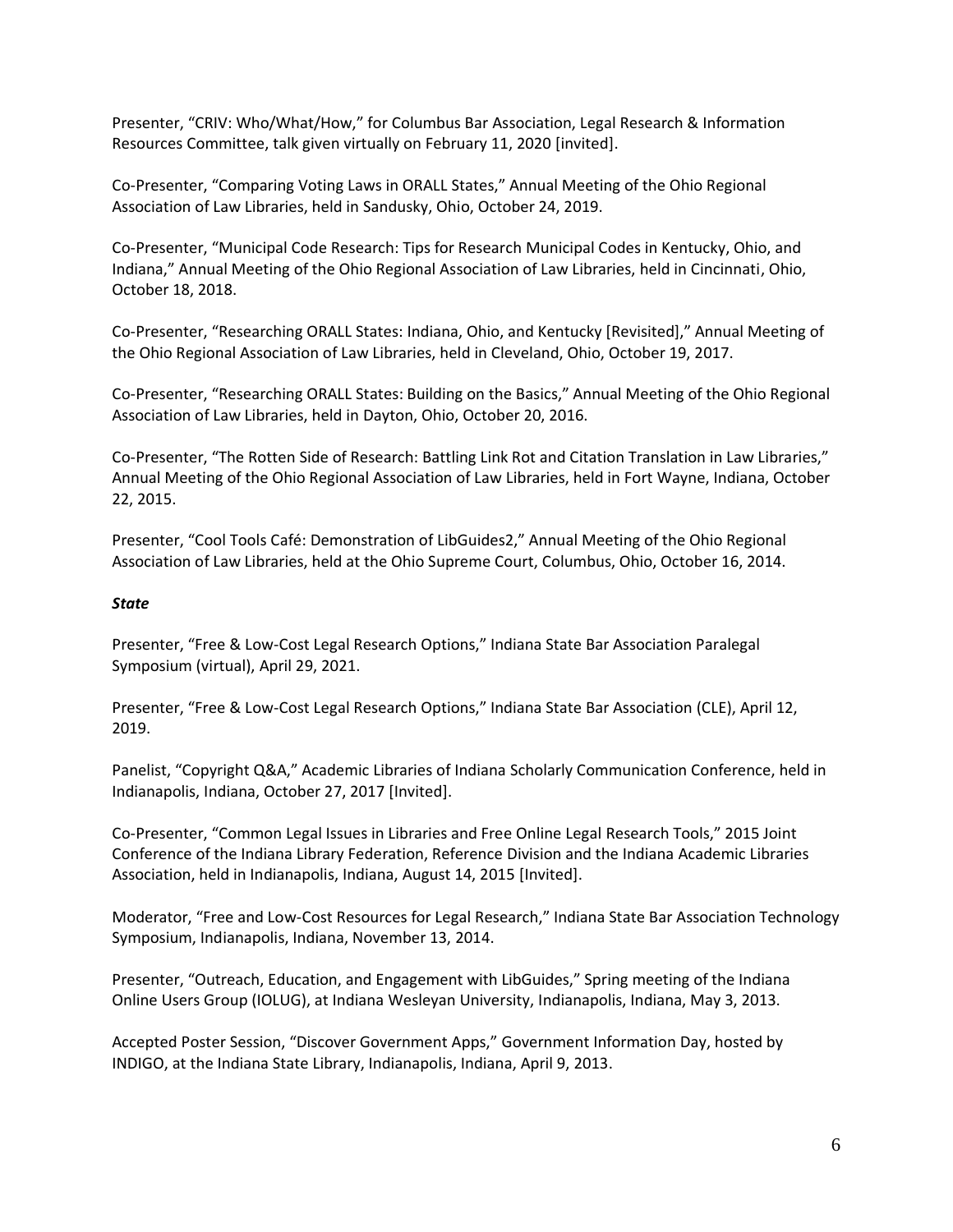Co-Presenter, "Compiling and Researching Legislative Histories for State Constitutional Amendments," Fall meeting of Indiana Networking for Documents and Information of Government Organizations (INDIGO), at the Indiana State Library, Indianapolis, Indiana, November 2, 2012.

## *University*

Co-Presenter, "A Day in the Life of a Law Librarian," IU Libraries In-House Institute, Bloomington, Indiana, May 9, 2016.

Presenter, "Let's Get Visual: The Resources, Best Practices, and Science Behind Visual Aids in the Classroom," IU Libraries In-House Institute, Bloomington, Indiana, May 11, 2015.

Accepted Poster Session, "Communications Wheelhouse," Indiana University Librarians Day, at Indiana University Purdue University Indianapolis, Indianapolis, Indiana, June 6, 2014.

Co-Presenter, "Communication 2.0: New Methods of Reaching Students in the Digital World," Indiana University Librarians Day, at Indiana University Purdue University Indianapolis (IUPUI), Indianapolis, Indiana, June 7, 2013.

Co-Presenter, "Researching State Constitutions," Indiana Library Federation District 5/7 Conference, at Indiana State University, Terre Haute, Indiana, May 17, 2013.

Accepted Poster Session, "Go Further with LibGuides," IUB Libraries In-House Institute, at Indiana University, Bloomington, Indiana, May 6, 2013.

Presenter, "Engaging and Educating Through LibGuides," IUB Libraries In-House Institute, at Indiana University, Bloomington, Indiana, May 6, 2013.

## *Local*

Presenter, "Navigating Law: An Introduction to the Legal System & Legal Research Resources," Monroe County Public Library, June 12, 2019 [Invited].

## *Student*

Presenter, "Lawyers in Archives," Indiana University Student Chapter of the Society of American Archivists Conference, at Indiana University, Bloomington, Indiana, March 3-4, 2012.

## **PROFESSIONAL ORGANIZATIONS**

| Association of American Law Schools (AALS)         | $2017$ – present |
|----------------------------------------------------|------------------|
| American Association of Law Libraries (AALL)       | $2011$ – present |
| American Bar Association (ABA)                     | $2007 - present$ |
| Mid-America Association of Law Libraries (MAALL)   | $2021$ – present |
| Ohio Regional Association of Law Libraries (ORALL) | $2014$ – present |
| Indiana State Bar Association (ISBA)               | $2010$ – present |
| Indiana University Librarians Association (InULA)  | $2012$ – present |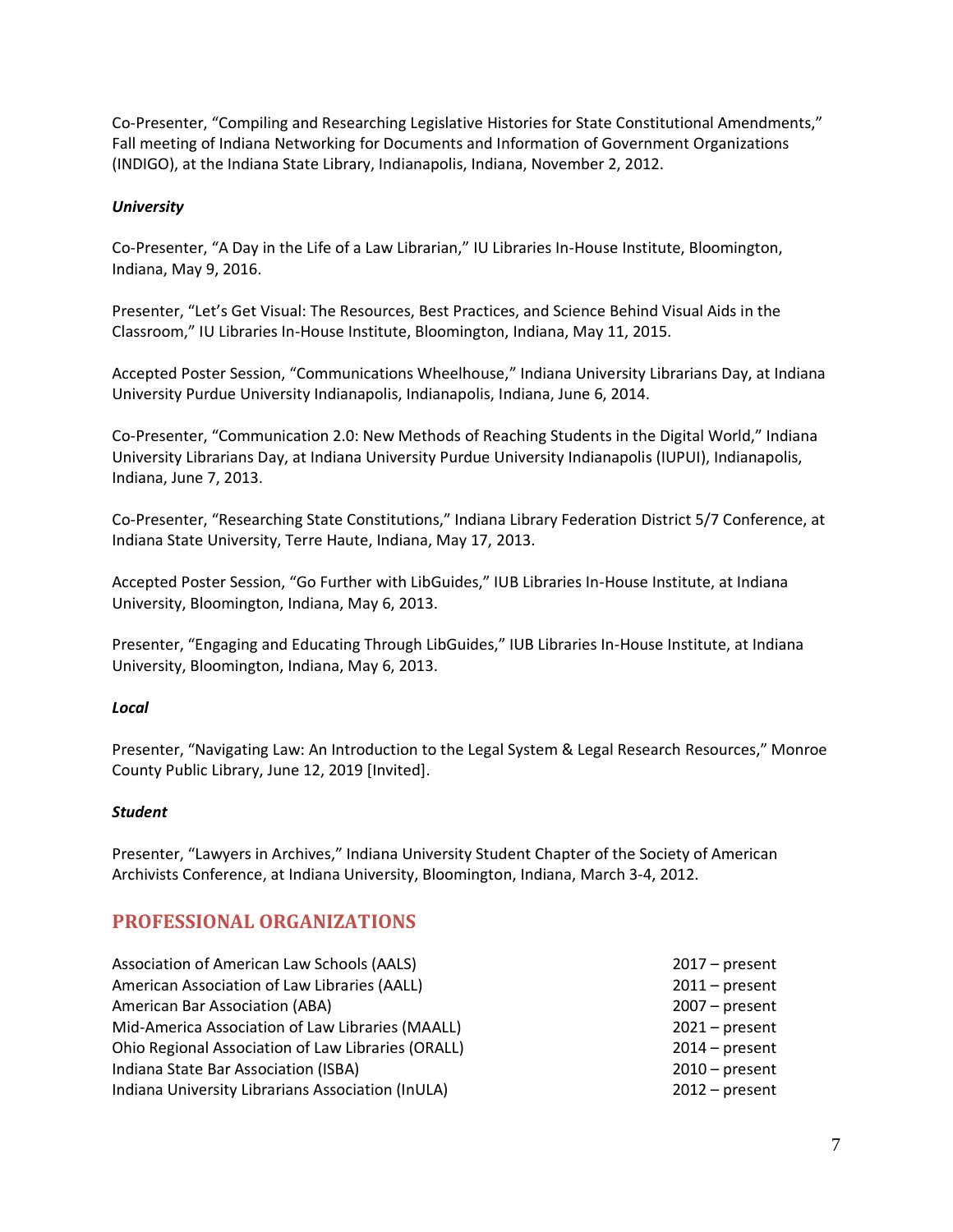| Indiana Networking for Documents & Information of Government<br>Organizations (INDIGO)                                                                                                                                                                                  | $2012 - 2015$                                                 |
|-------------------------------------------------------------------------------------------------------------------------------------------------------------------------------------------------------------------------------------------------------------------------|---------------------------------------------------------------|
| <b>LICENSES</b>                                                                                                                                                                                                                                                         |                                                               |
| License to Practice Law, Supreme Court of Indiana                                                                                                                                                                                                                       | 2010-present                                                  |
| <b>SERVICE</b>                                                                                                                                                                                                                                                          |                                                               |
| <b>National</b>                                                                                                                                                                                                                                                         |                                                               |
| American Association of Law Libraries (AALL)<br>AALL Spectrum Editorial Board<br>Committee on Relations with Information Vendors<br>Co-Editor, The CRIV Sheet, 2019-2021<br>Vice Chair/Chair-Elect, 2020-2021                                                           | 2021-2024<br>2019-2021                                        |
| Chair, 2021-2022<br><b>Emerging Leader Award Jury</b><br>Chapter Professional Development Award Jury<br>Law Library Journal Article of the Year Award Jury<br>Law Library Journal/Spectrum Committee                                                                    | 2017-2018<br>2016-2017<br>2015-2016<br>2013-2015              |
| AALL Academic Law Libraries Special Interest Section<br>Research & Scholarship Committee<br>Legal Research & Sourcebook Committee<br><b>Faculty Services Committee</b><br>Tenure/Continuing Status Committee<br>Chair, 2015-2018<br><b>Strategic Planning Committee</b> | 2021-2023<br>2020-2022<br>2018-2019<br>2014-2018<br>2014-2016 |
| <b>CALI Committee</b>                                                                                                                                                                                                                                                   | 2013-2014                                                     |
| AALL Computing Services Special Interest Section<br><b>Communications Committee</b>                                                                                                                                                                                     | 2014-2015                                                     |
| AALL Research, Instruction & Patron Services Special Interest Section<br>Special interest Section Executive Board                                                                                                                                                       |                                                               |
| <b>Immediate Past Chair</b><br>Chair<br><b>Vice Chair/Chair-Elect</b><br><b>Membership Task Force</b>                                                                                                                                                                   | 2019-2020<br>2018-2019<br>2017-2018                           |
| <b>Chair</b><br>Outreach & Mentorship Committee<br>Program Committee<br>Chair, 2017-2018                                                                                                                                                                                | 2018-2019<br>2021-2022                                        |
| <b>Research Instruction Committee</b><br>Scholarship Committee<br>Teach-In Kit Committee                                                                                                                                                                                | 2020-2021<br>2020-2022<br>2014-2017                           |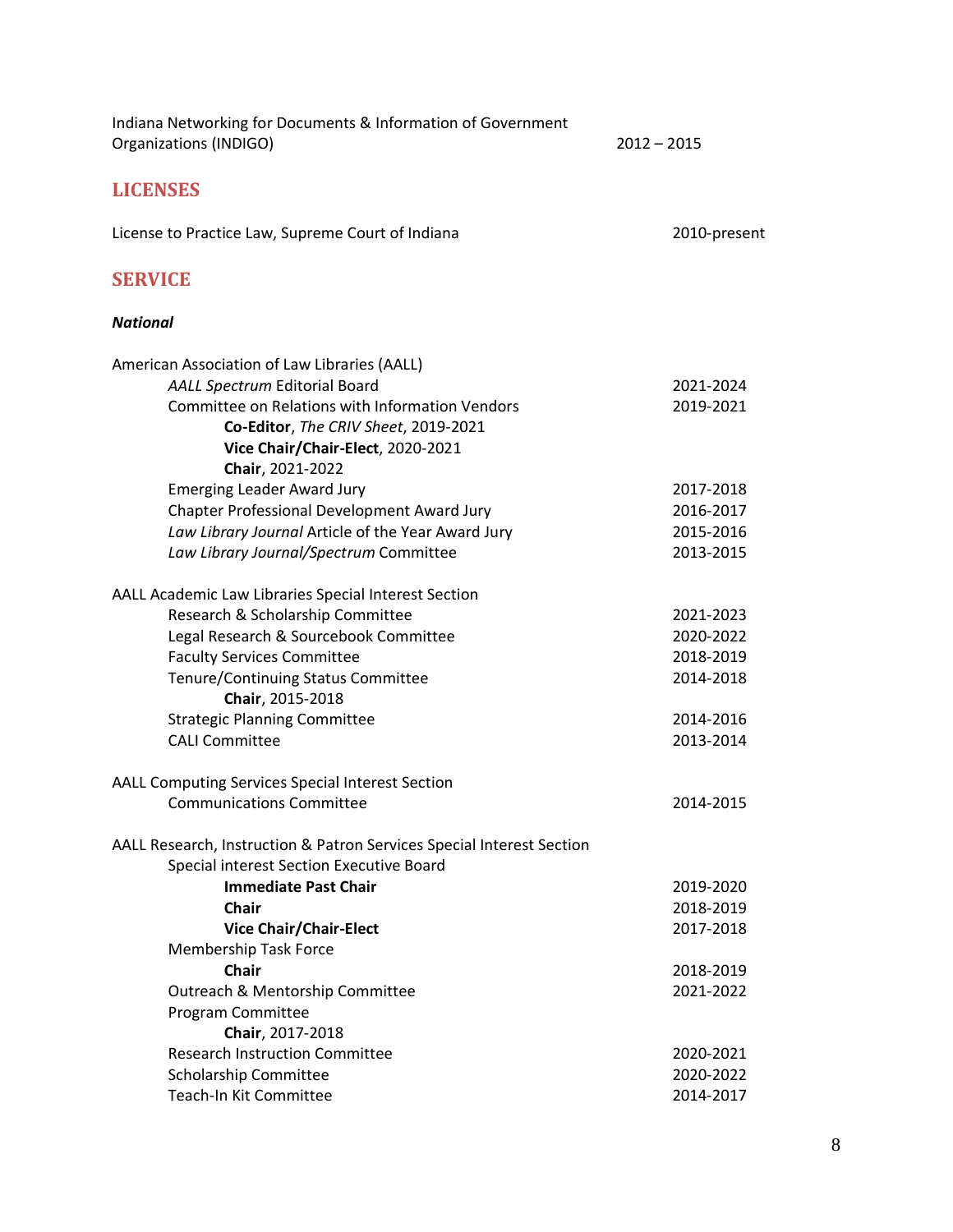**Co-Chair**, 2016-2017 **Chair**, 2015-2016 **Vice-Chair**, 2014-2015

| Ms. JD            | Library Director (inaugural), 2016-2018                                         | 2014-2018    |
|-------------------|---------------------------------------------------------------------------------|--------------|
|                   | Director of the Writers-in Residence Program, 2015<br>Writer-in-Residence, 2014 |              |
| <b>Regional</b>   |                                                                                 |              |
|                   | Ohio Regional Association of Law Libraries                                      |              |
|                   | President                                                                       | 2021-2022    |
|                   | <b>Vice President/President-Elect</b>                                           | 2020-2021    |
|                   | Grants Committee, Chair                                                         | 2017-2018    |
|                   | <b>Education Committee</b>                                                      | 2021-2022    |
|                   | Chair, 2021-2022                                                                |              |
|                   | <b>Publications Committee</b>                                                   | 2015-2016    |
|                   | Internet & Social Media Committee                                               | 2014-2015    |
|                   |                                                                                 | 2016-2017    |
| <b>State</b>      |                                                                                 |              |
|                   | Indiana State Bar Association                                                   |              |
|                   | <b>Legal Education Conclave</b>                                                 | 2013-present |
|                   | <b>Technology Committee</b>                                                     | 2013-present |
|                   | Vice-Chair, 2015-2016                                                           |              |
| <b>University</b> |                                                                                 |              |
|                   | Indiana University Librarians' Association                                      | 2012-present |
|                   | <b>Communications Committee</b>                                                 | 2012-2015    |
|                   | Chair, 2013-2015                                                                |              |
|                   | Webmaster                                                                       | 2015-2016    |
|                   |                                                                                 |              |
|                   | IU Librarians' Day 2014 Planning Committee                                      | 2013-2014    |
| <b>Campus</b>     |                                                                                 |              |
|                   | Maurer School of Law                                                            |              |
|                   | <b>Admissions Committee</b>                                                     | 2021-2022    |
|                   | <b>Educational Policy Committee</b>                                             | 2019-2020    |
|                   |                                                                                 |              |
|                   | <b>Bloomington Faculty Council</b>                                              |              |
|                   | <b>Technology Policies Committee</b>                                            | 2021-2022    |
|                   |                                                                                 | 2019-2020    |
|                   |                                                                                 | 2015-2018    |
|                   | <b>Research Affairs Committee</b>                                               | 2019-2020    |